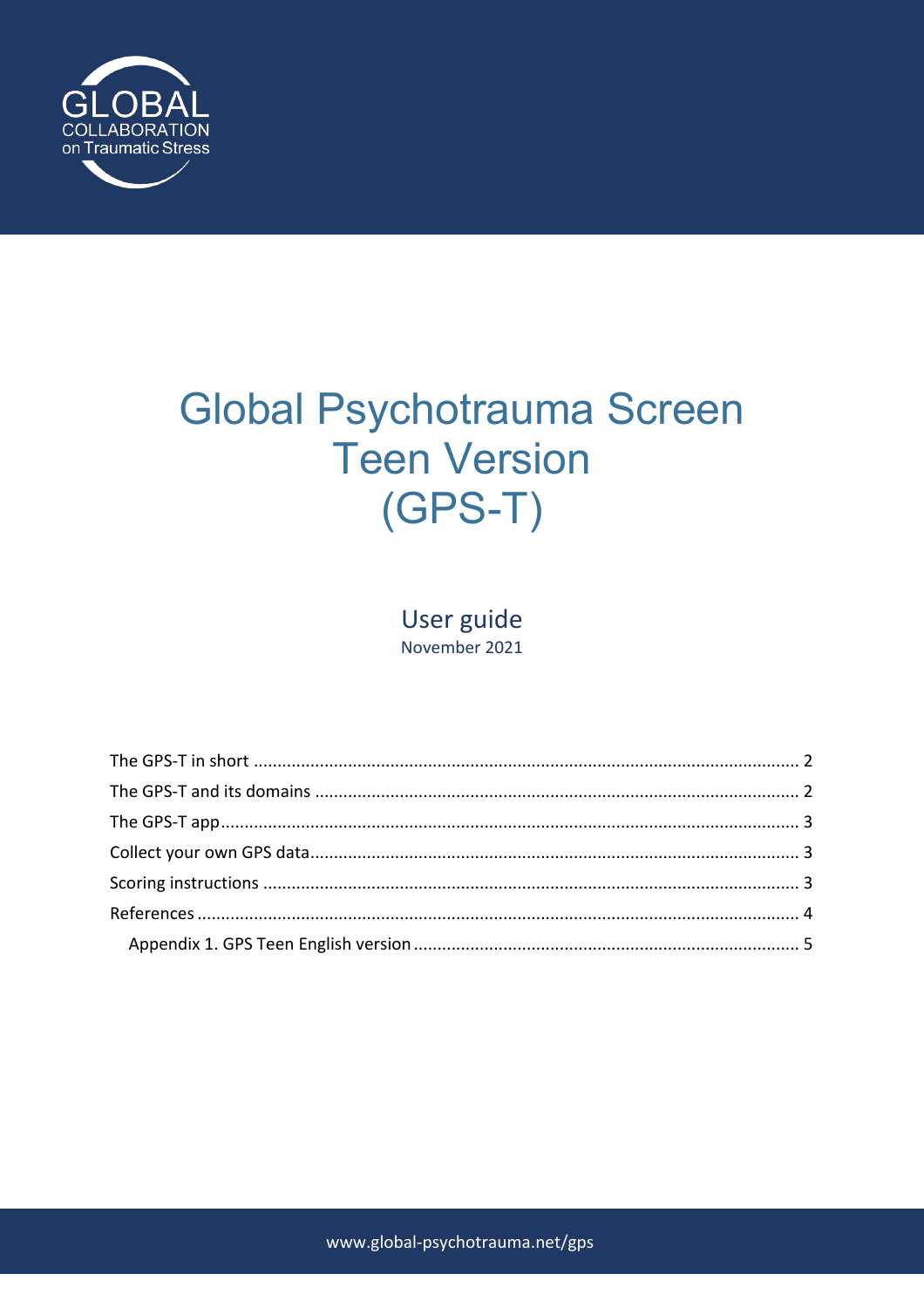

# **Global Psychotrauma Screen – Teen (11-17 years)**

#### **The GPS-T in short**

- The Global Psychotrauma Screen Teen version (GPS-T) is a screening instrument designed for teenagers aged 11-17 years to identify reactions to a severe stressor / potentially traumatic event (17 yes/no questions)
- It also assesses risk or protective factors known to influence the development or course of symptoms (5 yes/no questions).
- It can be used in different settings such as in primary care, after disasters, in clinical or non-clinical practice.
- The app is currently under development that will direct feedback on the scores.
- Scoring positive above the cutoff or on certain domains (e.g. of posttraumatic stress disorder (PTSD)) may require more detailed follow-up assessments, e.g. with structured interviews for specific disorders.

The GPS adult version (Olff et al., 2020) was adapted for teenagers by the "GPS for Child and Teen Project" group within the Global Collaboration on Traumatic Stress (Schnyder et al., 2017). The aim of the "GPS Child and Teen Project" is to advance knowledge and evidence about the impact of adverse life events on adolescent population. The GPS Teen version (GPS-T) was revised and semantically adapted in the United States for adolescents aged 11- 17 years (Grace et al., 2021). Upon its validation, GPS-T can be used in clinical and nonclinical settings to screen for acute or long-term consequences of potentially traumatic events.

### **The GPS-T and its domains**

The GPS-T consists of 17 symptom items, and 5 risk/protective factor questions, each answered in a yes/no format, and one functioning item. The English version is attached (Appendix 1). See website (https://www.global-psychotrauma.net/gps-child-teen) for other languages.

The symptom domains covered in the GPS are:

- PTSD
- Disturbances in Self-Organization (DSO) as part of Complex PTSD
- Anxiety
- **Depression**
- Sleep problems
- Self-harm
- **Dissociation**
- Other physical, emotional, or social problems
- Substance abuse

Risk and protective factors assessed are:

- Other stressful events
- Childhood trauma
- History of mental illness
- Social support
- Psychological resilience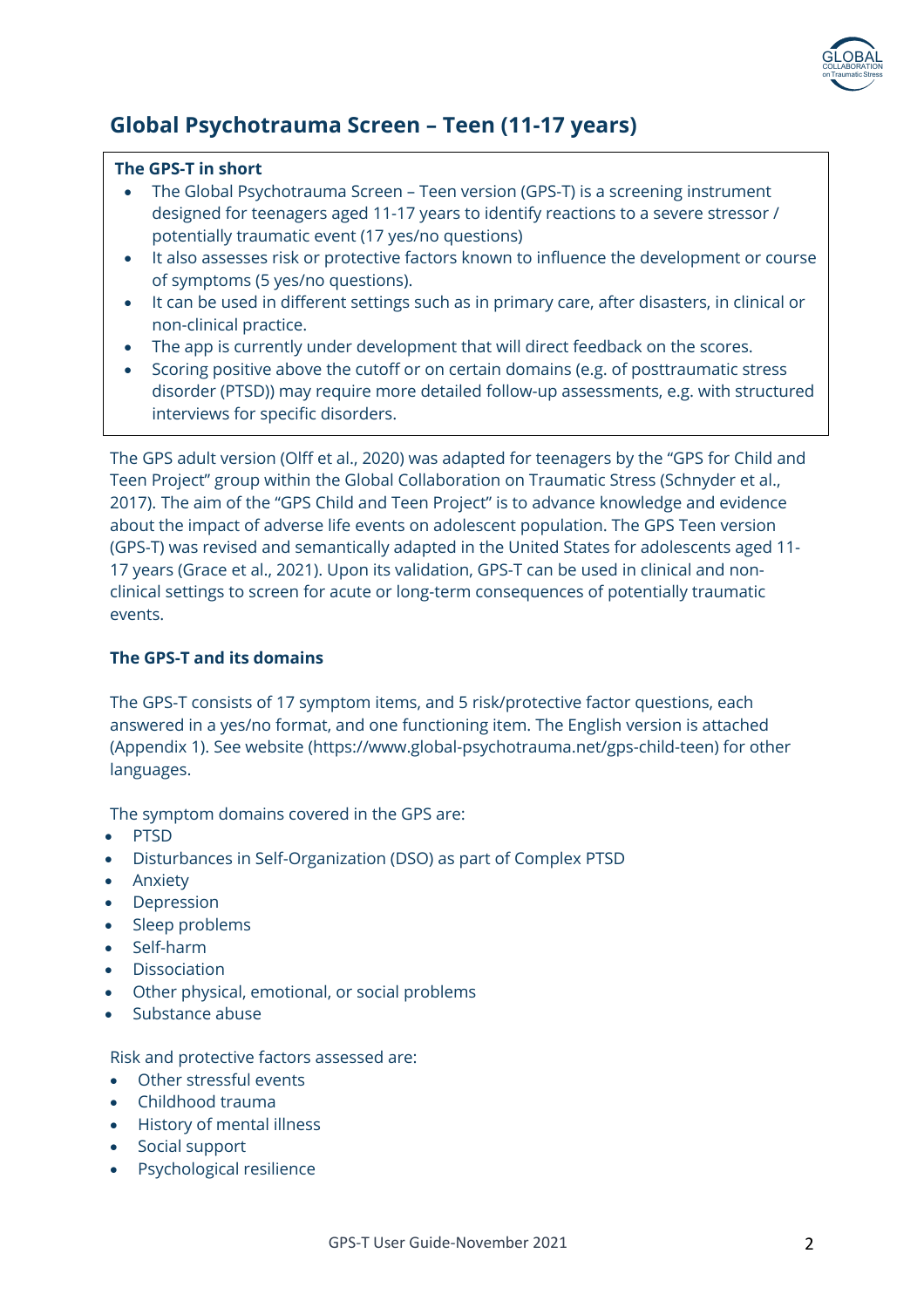

#### **The GPS-T app**

The GPS-T will be available in the underlined languages below through the GPS webapp (see https://www.global-psychotrauma.net/gps-child-teen). The app will allow to easily fill out the GPS-T and to receive immediate feedback on scores.

The English version has been translated by bilingual trauma experts using the consensusbased translation and cultural adaptation process. Not all languages are available yet, but a pdf translation can be obtained through the website. The GPS-T is currently available in 10 languages (to download PDF go to the website):

#### **GPS-T**

- Arabic download pdf
- Chinese download pdf
- Dutch download pdf
- English download pdf
- German download pdf
- Greek download pdf
- Hungarian download pdf
- Norwegian download pdf
- Russian download pdf
- Slovak download pdf • Ukrainian download pdf
- 

#### **Collect your own GPS data**

For researchers and clinicians, there is a possibility to get access to GPS app data collected through your own portal. Please contact us if you are interested.

#### **Scoring instructions**

Several scores can be calculated. "GPS symptoms" is the sum score of all symptom items. "GPS Risk & Protective Factors is the sum score of all the risk and protective factors. Subdomain scores are all mean item scores of the subdomain.

Scoring GPS items 1-21: No=0; Yes=1. GPS Item 22: No=1; Yes=0. (Note that in the GPS app data GPS22 is already recoded)

- "**GPS\_Symptoms**": Sum of items 1-16 + 18 (range 0-17).
- "**GPS\_PTSD**" Sum of items 1-5 (range 0-5).
- "**GPS\_DSO**" Sum of items 6-7 (range 0-2).
- "**GPS\_CPTSD"** Sum of "GPS\_PTSD" and "GPS\_DSO" (range 0-7).
- "**GPS\_Anxiety**" Sum of items 8-9 (range 0-2).
- "**GPS\_Depression**" Sum of items 10-11 (range 0-2).
- "**GPS\_Insomnia**" Items 12 (range 0-1).
- "**GPS\_Self-harm**" Item 13 (range 0-1).
- "**GPS\_Dissociation**" Sum of items 14-15 (range 0-2).
- "**GPS\_SubstanceAbuse**" Item 18 (range 0-1).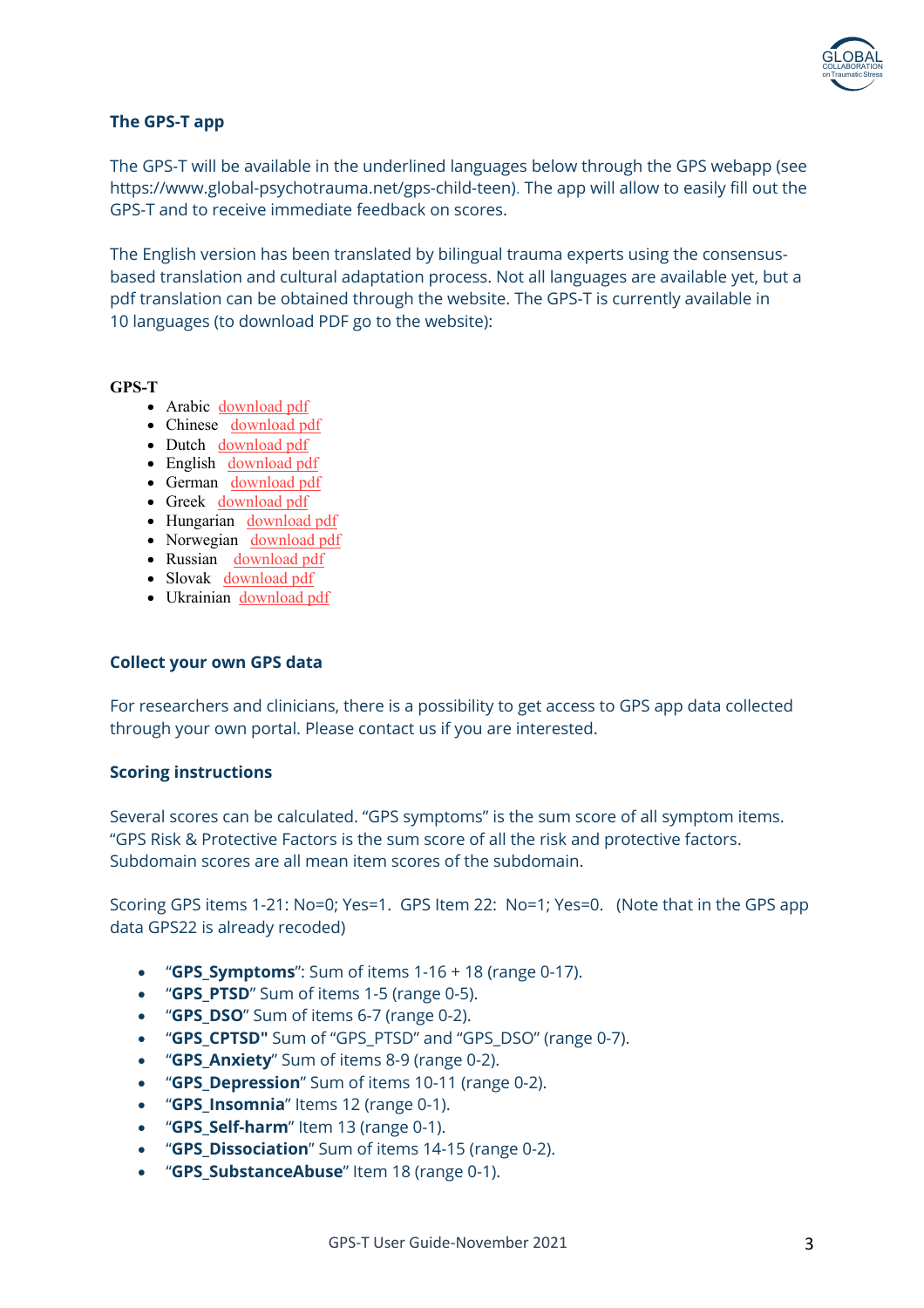

- **"GPS\_OtherProblems"** Item 16 (range 0-1).
- "**GPS\_RiskProtect**" Sum of items 17 + 19-22r (range 0-5).

Preliminary data on adults suggest that a cutoff 8 or 9 on the total symptoms score is indicative of PTSD (Frewen et al., 2021, Haghi et al., under review), with 8 for maximized sensitivity, 9 for higher specificity. Based on a cutoff of ≥3 for PTSD domain, the rate of probable PTSD was 16.9% (*n* = 9810) with the mean 1.0 (*SD* = 1.5, range: 0–5) in China (Cao et al., 2021).

It is advised that scoring positive above the total symptom cutoff or on certain domains is followed up with more detailed assessments, e.g. with structured interviews for specific disorders.

#### **References**

Cao, C., Wang, L., Fang, R., Liu, P., Bi, Y., Luo, S., Grace, E., & Olff, M. (2021). **Anxiety, depression, and PTSD symptoms among high school students in China in response to the COVID-19 pandemic and lockdown.** *Journal of Affective Disorders*, *296*. 126-129. https://doi.org/10.1016/j.jad.2021.09.052

Grace, E., Sotilleo, Sh., Rogers, R., Doe, R., & Olff, M. (2021). **Semantic adaptation of the Global Psychotrauma Screen for children and adolescents in the United States.** *European Journal of Psychotraumatology*, *12*(1). 1911080. https://doi.org/10.1080/20008198.2021.1911080

Frewen, P., McPhail, I, Schnyder, U., Oe, M., Olff, M. (2021). **Global Psychotrauma Screen (GPS): Psychometric properties in two Internet-based Studies**. *European Journal of Psychotraumatology,* 12(1), https://doi.org/10.1080/20008198.2021.1881725

Olff, M., Bakker, A., Frewen, P., Aakvaag, H., Ajdukovic, D., Brewer, D., Elmore Borbon, D.L., Cloitre, M., Hyland, P., Kassam-Adams, N., Knefel, M., Lanza, J.A., Lueger-Schuster, B., Nickerson, A., Oe, M., Pfaltz, M.C., Salgado, C., Seedat, S., Wagner, A., Schnyder, U. & Global Collaboration on Traumatic Stress (GC-TS) (2020). **Screening for consequences of trauma – an update on the global collaboration on traumatic stress.** *European Journal of Psychotraumatology*, 11(1), 1752504 https://doi.org/10.1080/20008198.2020.1752504

Schnyder, U., Schafer, I., Aakvaag, H. F., Ajdukovic, D., Bakker, A., Bisson, J.I., Brewer, D., Cloitre, M., Dyb, G.A., Frewen,P., Lanza, J., Le Brocque, R., Lueger-Schuster, B., Mwiti, G.K., Oe, M., Rosner, R., Schellong, J., Shigemura, J., Wu, K., & Olff, M. (2017). **The global collaboration on traumatic stress.** *European Journal of Psychotraumatology,* 8,(1), doi.org/10.1080/20008198.2017.1403257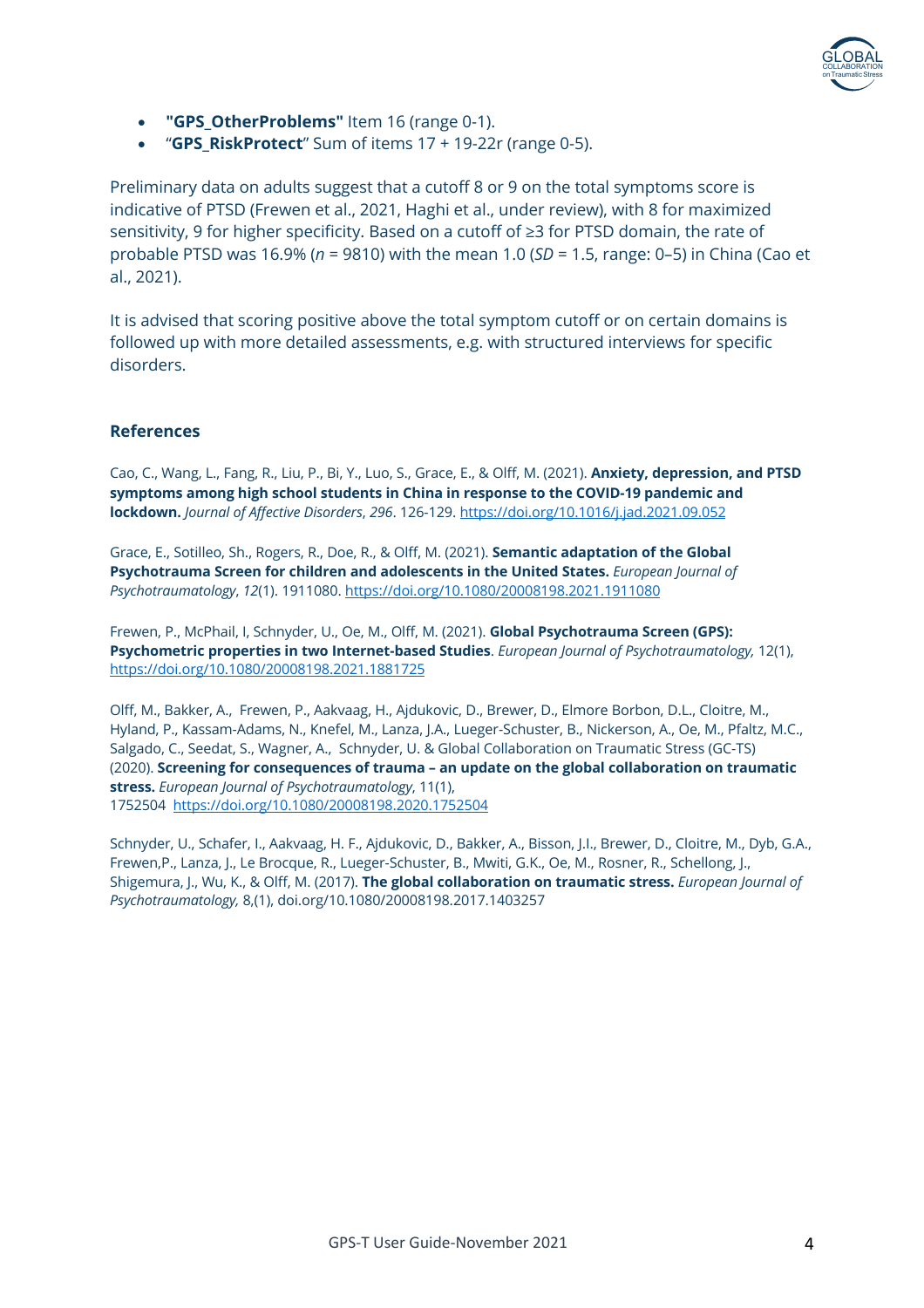

## **Appendix 1. GPS Teen English version**

| <b>Global Psychotrauma Screen for Teens (GPS-T)</b>                                                                                                                                                        |                                                                                                                                                                                                                          |                |               |                     |                                  |  |  |  |  |  |  |
|------------------------------------------------------------------------------------------------------------------------------------------------------------------------------------------------------------|--------------------------------------------------------------------------------------------------------------------------------------------------------------------------------------------------------------------------|----------------|---------------|---------------------|----------------------------------|--|--|--|--|--|--|
|                                                                                                                                                                                                            | <b>11-17 years</b>                                                                                                                                                                                                       |                |               |                     | Particinant Identification Numbe |  |  |  |  |  |  |
|                                                                                                                                                                                                            | Gender:<br>$\square$ Female                                                                                                                                                                                              | $\square$ Male | $\Box$ Other  | □ Prefer Not To Say |                                  |  |  |  |  |  |  |
|                                                                                                                                                                                                            | Age (years):                                                                                                                                                                                                             |                |               |                     |                                  |  |  |  |  |  |  |
|                                                                                                                                                                                                            | Sometimes things happen to people that are unusually frightening and horrible. If such things                                                                                                                            |                |               |                     |                                  |  |  |  |  |  |  |
| happened to you, please answer the questions below about the event that now bothers you the most.<br>After the event, have you had any of the following in the last month? Please mark "No" if you did not |                                                                                                                                                                                                                          |                |               |                     |                                  |  |  |  |  |  |  |
| experience it, or mark "Yes" if you experienced it.                                                                                                                                                        |                                                                                                                                                                                                                          |                |               |                     |                                  |  |  |  |  |  |  |
| 1.                                                                                                                                                                                                         | had very scary dreams or upsetting thoughts about the event?                                                                                                                                                             |                |               | $\square$ No        | $\square$ Yes                    |  |  |  |  |  |  |
| 2.                                                                                                                                                                                                         | tried hard not to think about the event, or tried to avoid places, situations,<br>people, and anything that reminded you of the event?                                                                                   |                |               | $\square$ No        | $\square$ Yes                    |  |  |  |  |  |  |
| 3.                                                                                                                                                                                                         | been constantly on guard, watchful, or easily startled, even when there was no<br>reason for it?                                                                                                                         | $\square$ No   | $\square$ Yes |                     |                                  |  |  |  |  |  |  |
| 4.                                                                                                                                                                                                         | felt numb or detached from people, activities, or surroundings in a way that<br>makes you feel absent even though you are physically present?                                                                            |                |               | $\square$ No        | $\square$ Yes                    |  |  |  |  |  |  |
| 5.                                                                                                                                                                                                         | felt guilty for what happened to you and for any problems the event caused?                                                                                                                                              |                |               | $\square$ No        | $\square$ Yes                    |  |  |  |  |  |  |
| 6.                                                                                                                                                                                                         | felt bad about yourself, as if you are not important or you do not matter?                                                                                                                                               |                |               | $\square$ No        | $\square$ Yes                    |  |  |  |  |  |  |
| 7.                                                                                                                                                                                                         | had anger or rage that you could not control?                                                                                                                                                                            |                |               | $\square$ No        | $\square$ Yes                    |  |  |  |  |  |  |
| 8.                                                                                                                                                                                                         | felt nervous or anxious?                                                                                                                                                                                                 |                |               | $\square$ No        | $\square$ Yes                    |  |  |  |  |  |  |
| 9.                                                                                                                                                                                                         | could not stop or control your worrying?                                                                                                                                                                                 |                |               | $\square$ No        | $\square$ Yes                    |  |  |  |  |  |  |
| 10.                                                                                                                                                                                                        | felt down, depressed, or hopeless?                                                                                                                                                                                       |                |               | $\square$ No        | $\square$ Yes                    |  |  |  |  |  |  |
| 11.                                                                                                                                                                                                        | had little interest or pleasure in doing things that used to bring you joy?                                                                                                                                              |                |               | $\square$ No        | $\square$ Yes                    |  |  |  |  |  |  |
| 12.                                                                                                                                                                                                        | had problems falling or staying asleep, even though you wanted to sleep?                                                                                                                                                 |                |               | $\square$ No        | $\square$ Yes                    |  |  |  |  |  |  |
| 13.                                                                                                                                                                                                        | tried to hurt yourself on purpose?                                                                                                                                                                                       |                |               | $\square$ No        | $\square$ Yes                    |  |  |  |  |  |  |
| 14.                                                                                                                                                                                                        | viewed the world and other people around you in a way that seemed strange<br>as if you were in a dream, even though you were awake?                                                                                      |                |               | $\square$ No        | $\square$ Yes                    |  |  |  |  |  |  |
| 15.                                                                                                                                                                                                        | felt like you are looking down on yourself from above, or like you are seeing<br>your body from outside?                                                                                                                 |                |               | $\square$ No        | $\square$ Yes                    |  |  |  |  |  |  |
| 16.                                                                                                                                                                                                        | had any other problems bothered you (for example, aches or pains, bad feelings,<br>problems with school, family, or friends)?                                                                                            |                |               | $\square$ No        | $\square$ Yes                    |  |  |  |  |  |  |
| 17.                                                                                                                                                                                                        | experienced other stressful events (for example, not having enough money or food,<br>moving to another house, incidents at school, with friends, or family members?)                                                     |                |               | $\square$ No        | $\square$ Yes                    |  |  |  |  |  |  |
| 18.                                                                                                                                                                                                        | tried to lessen bad feelings by smoking or vaping, drinking alcohol, using<br>drugs, or taking medication that was not prescribed to you?                                                                                | $\square$ No   | $\square$ Yes |                     |                                  |  |  |  |  |  |  |
| 19.                                                                                                                                                                                                        | did not have supportive people to take care of you (for example, help you feel<br>better when you are upset, give you rides to school or events, go with you to a doctor or<br>hospital)?                                | $\square$ No   | $\square$ Yes |                     |                                  |  |  |  |  |  |  |
| 20.                                                                                                                                                                                                        |                                                                                                                                                                                                                          |                |               |                     |                                  |  |  |  |  |  |  |
|                                                                                                                                                                                                            | During your <b>early childhood</b> (0-10 years), did you experience any other<br>frightening or horrible events?                                                                                                         |                |               | $\square$ No        | $\square$ Yes                    |  |  |  |  |  |  |
| 21.                                                                                                                                                                                                        | Have you <b>ever</b> been told that you have emotional or behavioral problems or<br>have you ever been treated for such problems (for example, depression, anxiety,<br>ADHD, eating disorder, or any behavioral issues)? |                |               | $\Box$ No           | $\square$ Yes                    |  |  |  |  |  |  |